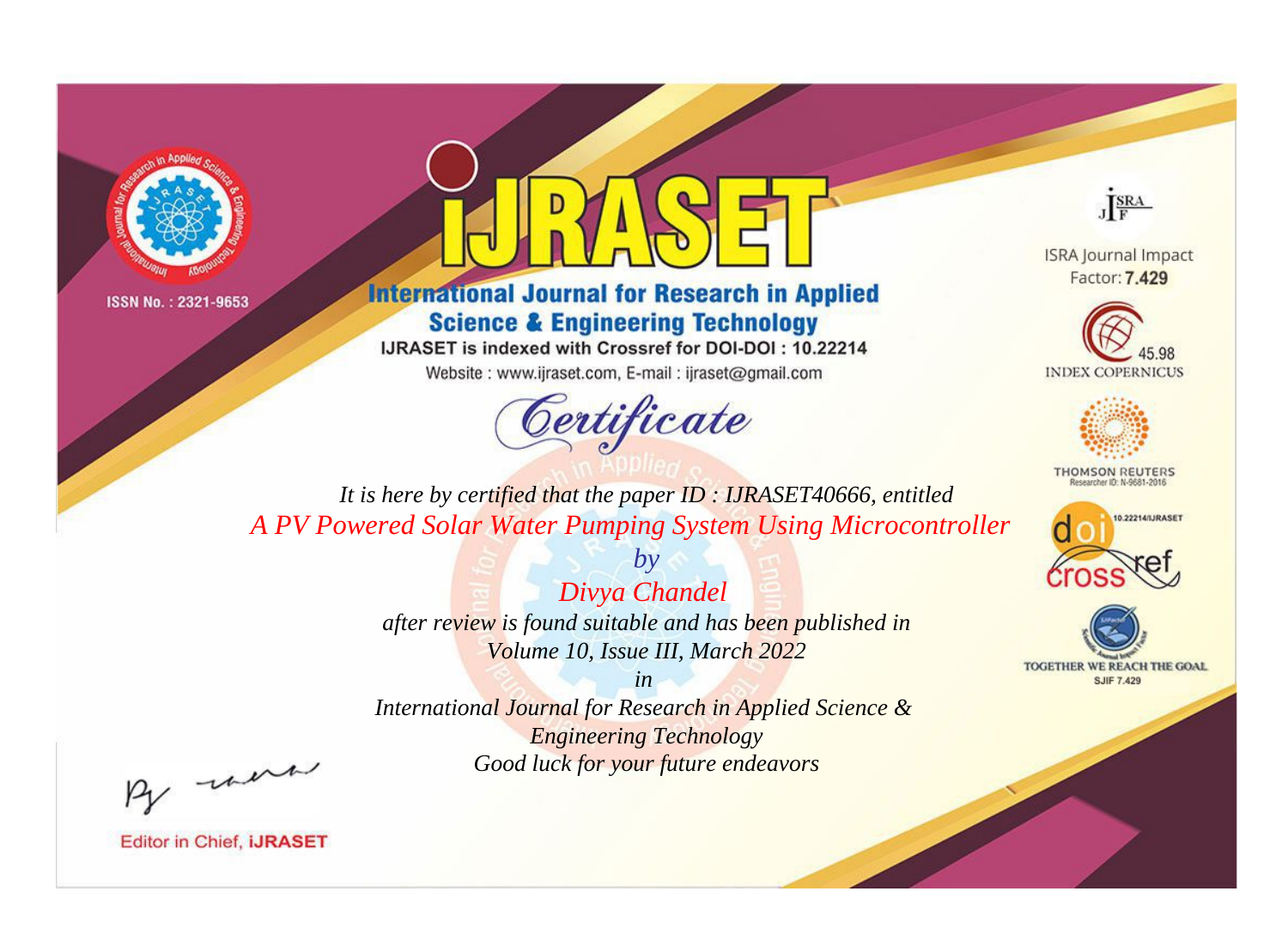



**International Journal for Research in Applied Science & Engineering Technology** 

IJRASET is indexed with Crossref for DOI-DOI: 10.22214

Website: www.ijraset.com, E-mail: ijraset@gmail.com



JERA

**ISRA Journal Impact** Factor: 7.429





**THOMSON REUTERS** 



TOGETHER WE REACH THE GOAL **SJIF 7.429** 

*It is here by certified that the paper ID : IJRASET40666, entitled A PV Powered Solar Water Pumping System Using Microcontroller*

> *Rutuja Waghmare after review is found suitable and has been published in Volume 10, Issue III, March 2022*

*by*

*in* 

*International Journal for Research in Applied Science & Engineering Technology Good luck for your future endeavors*

By morn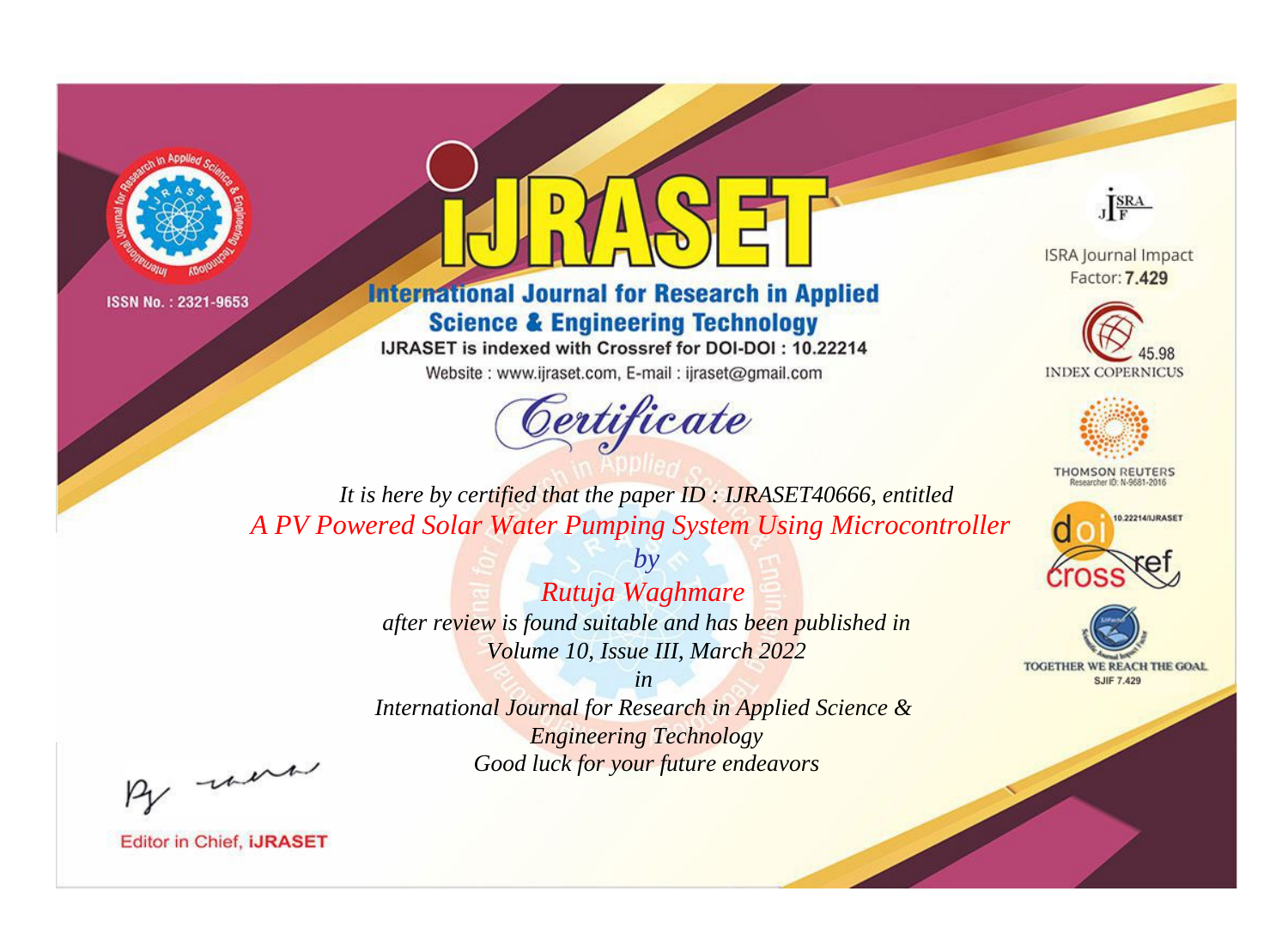



**International Journal for Research in Applied Science & Engineering Technology** 

IJRASET is indexed with Crossref for DOI-DOI: 10.22214

Website: www.ijraset.com, E-mail: ijraset@gmail.com



JERA

**ISRA Journal Impact** Factor: 7.429





**THOMSON REUTERS** 



TOGETHER WE REACH THE GOAL **SJIF 7.429** 

It is here by certified that the paper ID: IJRASET40666, entitled A PV Powered Solar Water Pumping System Using Microcontroller

> Vaishnavi Kathane after review is found suitable and has been published in Volume 10, Issue III, March 2022

 $b\nu$ 

 $in$ International Journal for Research in Applied Science & **Engineering Technology** Good luck for your future endeavors

By morn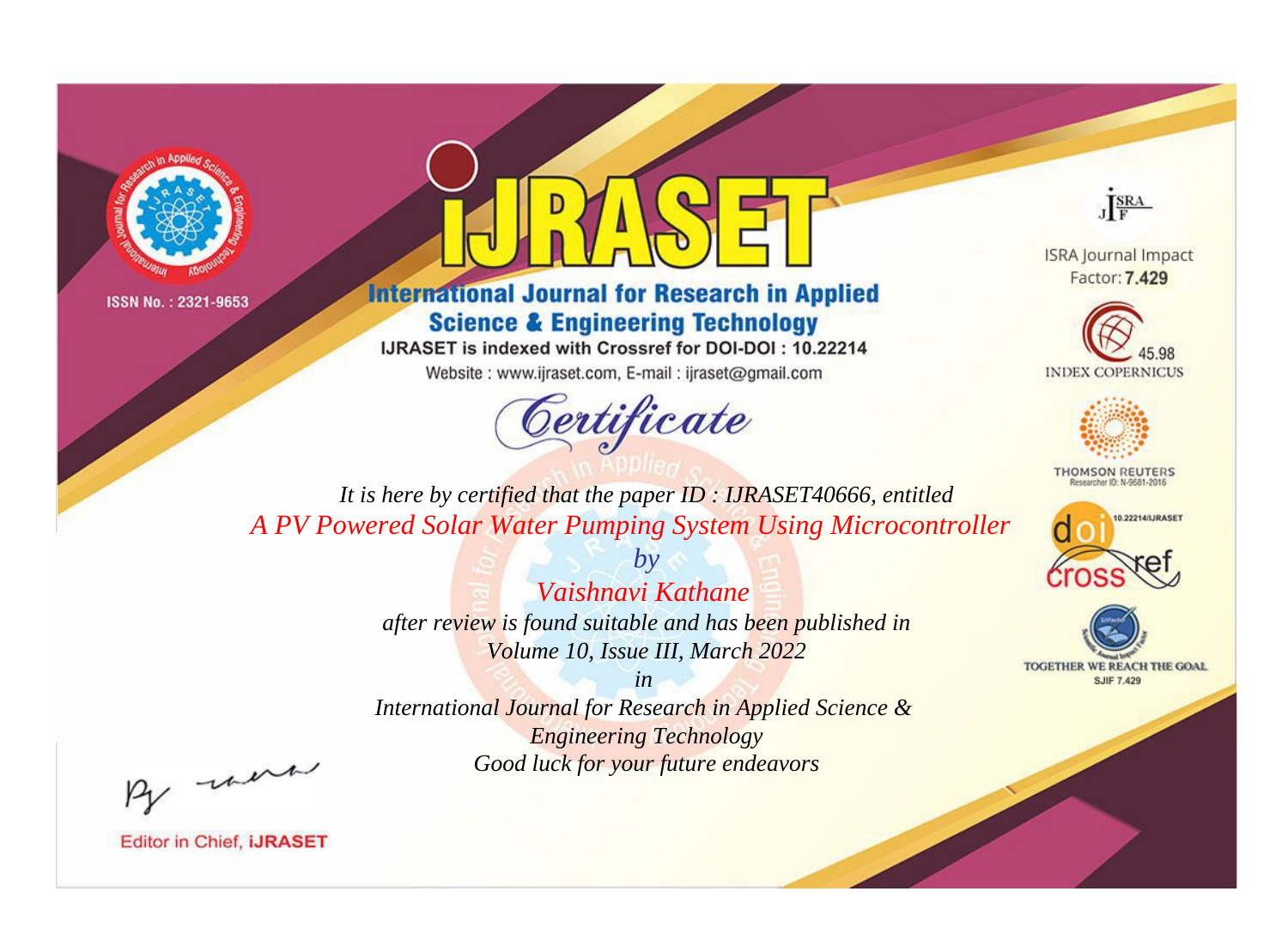



**International Journal for Research in Applied Science & Engineering Technology** 

IJRASET is indexed with Crossref for DOI-DOI: 10.22214

Website: www.ijraset.com, E-mail: ijraset@gmail.com



JERA

**ISRA Journal Impact** Factor: 7.429





**THOMSON REUTERS** 



TOGETHER WE REACH THE GOAL **SJIF 7.429** 

*It is here by certified that the paper ID : IJRASET40666, entitled A PV Powered Solar Water Pumping System Using Microcontroller*

> *Rima Gaikwad after review is found suitable and has been published in Volume 10, Issue III, March 2022*

*by*

*in* 

*International Journal for Research in Applied Science & Engineering Technology Good luck for your future endeavors*

By morn